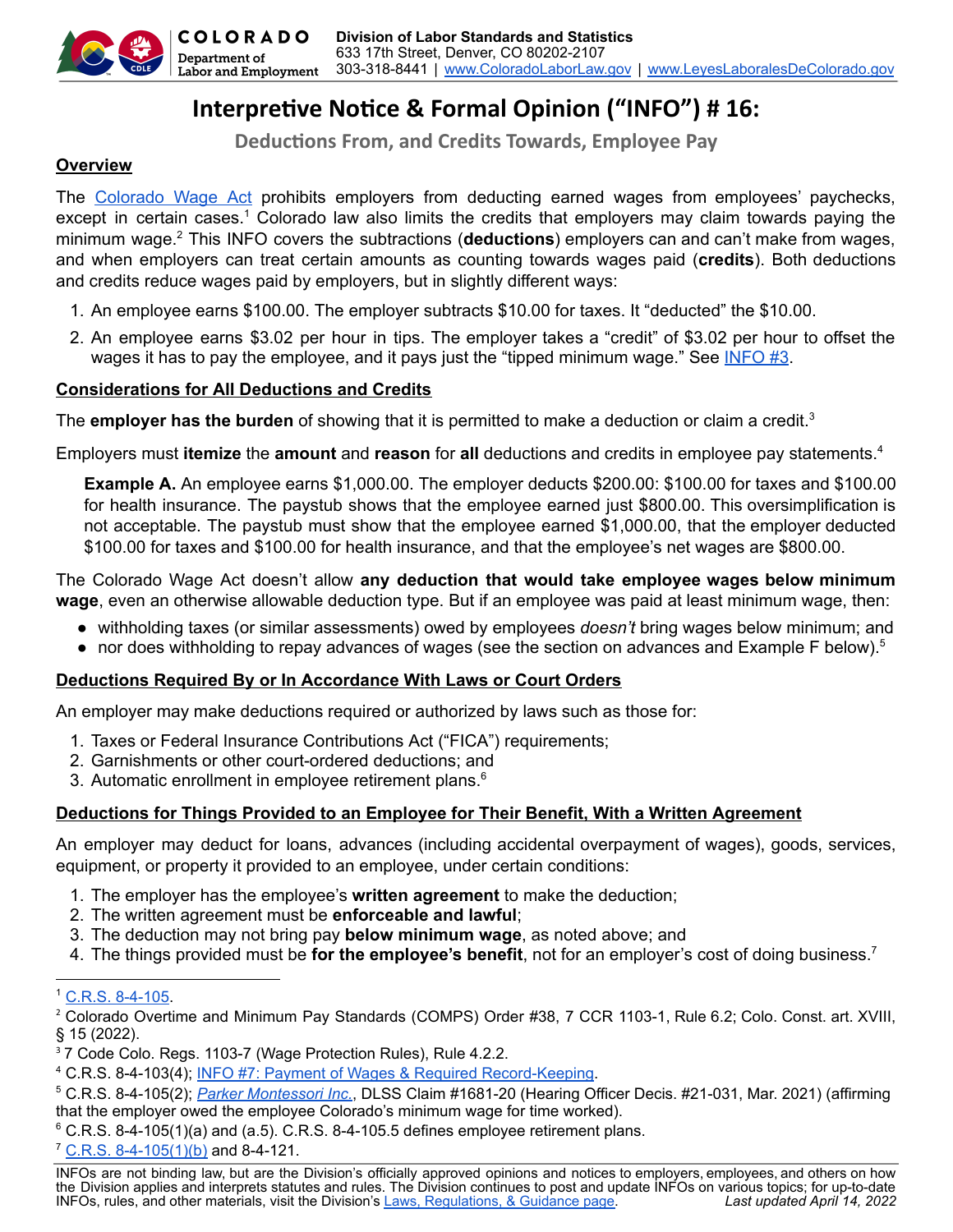**Example B.** An employee uses an employer-provided credit card to pay for a streaming television service and residential energy expenses. The employee emails the employer to say that the employer can deduct those charges from the employee's paycheck. The employer may deduct accordingly. *Care [Services](https://drive.google.com/file/d/1bkPuJsK7tQlTThZyhiLz-eUe2klHmXRR/view) [Management,](https://drive.google.com/file/d/1bkPuJsK7tQlTThZyhiLz-eUe2klHmXRR/view) LLC*, DLSS Claim #0040-18 (Hearing Officer Decis. #19-005, Jan. 2019).

**Example C.** An employer loans money to an employee, who orally agrees that the employer can deduct the loan amount from their next paycheck, although nothing to that effect is put in writing. The employer makes the deduction. The deduction is not permissible, because there was no written agreement. *[Rammar](https://drive.google.com/file/d/176HiL_ASJWnlOGCawYXRMUV67-ewOBpU/view) LLC dba Napa [Nectars](https://drive.google.com/file/d/176HiL_ASJWnlOGCawYXRMUV67-ewOBpU/view)*, DLSS Claim #2756-19 (Hearing Officer Decis. #20-044, July 2020).

**Example D.** A written agreement says an employee will "repay" a loan, or be "responsible for repaying" the cost of employer-provided services. It says nothing about *how* the employee will make payments. A deduction is not permissible, because no written agreement authorized deductions from paychecks. *[R&R](https://drive.google.com/file/d/1OdjvR5VlYckjZ4E6JhI99Rob9ahM0wHW/view) [Enterprises](https://drive.google.com/file/d/1OdjvR5VlYckjZ4E6JhI99Rob9ahM0wHW/view) Inc. d/b/a R&R Coffee Cafe*, DLSS Claim #5407-19 (Hearing Officer Decis. #21-028, Mar. 2021); *Luxe [Deluxe](https://drive.google.com/file/d/12fJDEBkR6haEXBNIwk9KsKiHBFO4BcJa/view) Inc. dba Luxe Salon*, DLSS Claim #3410-18 (Hearing Officer Decis. #19-030, Mar. 2019).

**Example E.** The employer (a restaurant) has servers sign agreements that the employer can take the cost of broken dishes out of servers' paychecks. A server drops a tray, breaking \$30.00 worth of dishes. The employer deducts \$30.00 from the server's next paycheck*.* The deduction is not permissible, because the written agreement was not enforceable. The employer did not provide property to the employee (it always owned the dishes), and didn't provide anything else that qualifies as a benefit to the employee under the statute. *American [Automation](https://drive.google.com/file/d/1HD0WQHzHxf1KRO8qcj0n4mJ4q_WOXbgE/view) Inc.*, DLSS Claim #0731-20 (Hearing Officer Decis. #21-026, Mar. 2021) (disallowing deduction for employee no-show and for business expenses, such as background checks).

**Example F:** The employer accidentally overpays an employee \$400.00 due to an accounting error. When it identifies the overpayment, it may deduct the overpayment from a later paycheck *if* (1) it notifies the employee *in writing* that it will make the deduction, including the amount and manner of deduction (*e.g*. whether it will be spread over multiple pay periods); (2) the deduction is from wages earned in a *later* pay period (not for time that has been, or will be, worked in the pay period when the employer provides the written deduction notice); *and* (3) the employee agrees to the deduction, expressly or by continuing to work in the deduction pay period(s). This deduction may appear to bring wages in the pay period(s) below minimum wage, but because additional wages have *already* been paid, the employee's compensation, with the overpayment made in advance of the deduction pay period, isn't below the minimum wage.

# **Deductions for Employee Theft**

An employer may deduct for a shortage due to an employee's theft, but only **if the employer filed a police report** claiming theft by the employee, and then:

*If charges are filed within 90 days of the police report:*

→ The employer may withhold the wages **until there is a final outcome in the criminal case**.

If criminal charges aren't filed within 90 days, or the employee is found not quilty, or charges are dismissed: → The employer **owes the employee the amount withheld, plus interest**.

An employer acting **without good faith may owe triple the wages deducted**, attorney fees, and court costs. 8

**Example G.** An employer believes an employee stole merchandise. It files a police report, fires the employee, and keeps wages to offset its loss. More than 90 days later, the employee has not been charged with theft. The employer now owes the employee the deducted wages plus interest. *JW [Colorado,](https://drive.google.com/file/d/1mPnrrGcZ5oqUzxrMC_UFjLkG-xZMxf7y/view) LLC dba [TweedLeaf](https://drive.google.com/file/d/1mPnrrGcZ5oqUzxrMC_UFjLkG-xZMxf7y/view)*, DLSS Claim #3053-19 (Hearing Officer Decis. #20-074, Oct. 2020).

**Example H.** Similar to Example G, but the employee is charged within 90 days of the police report. They plead guilty. The employer's deduction for the theft described in its police report was allowed (but it could not deduct for thefts it thinks the employee committed in prior years, but for which it filed no police report). *ADCO Pro [Cleaning](https://drive.google.com/file/d/1bpY4j7kut9z6JznH1-txP_FGRXApjfNT/view) Supply, Inc.*, DLSS Claim #0370-18 (Hearing Officer Decis. #19-003, Jan. 2019).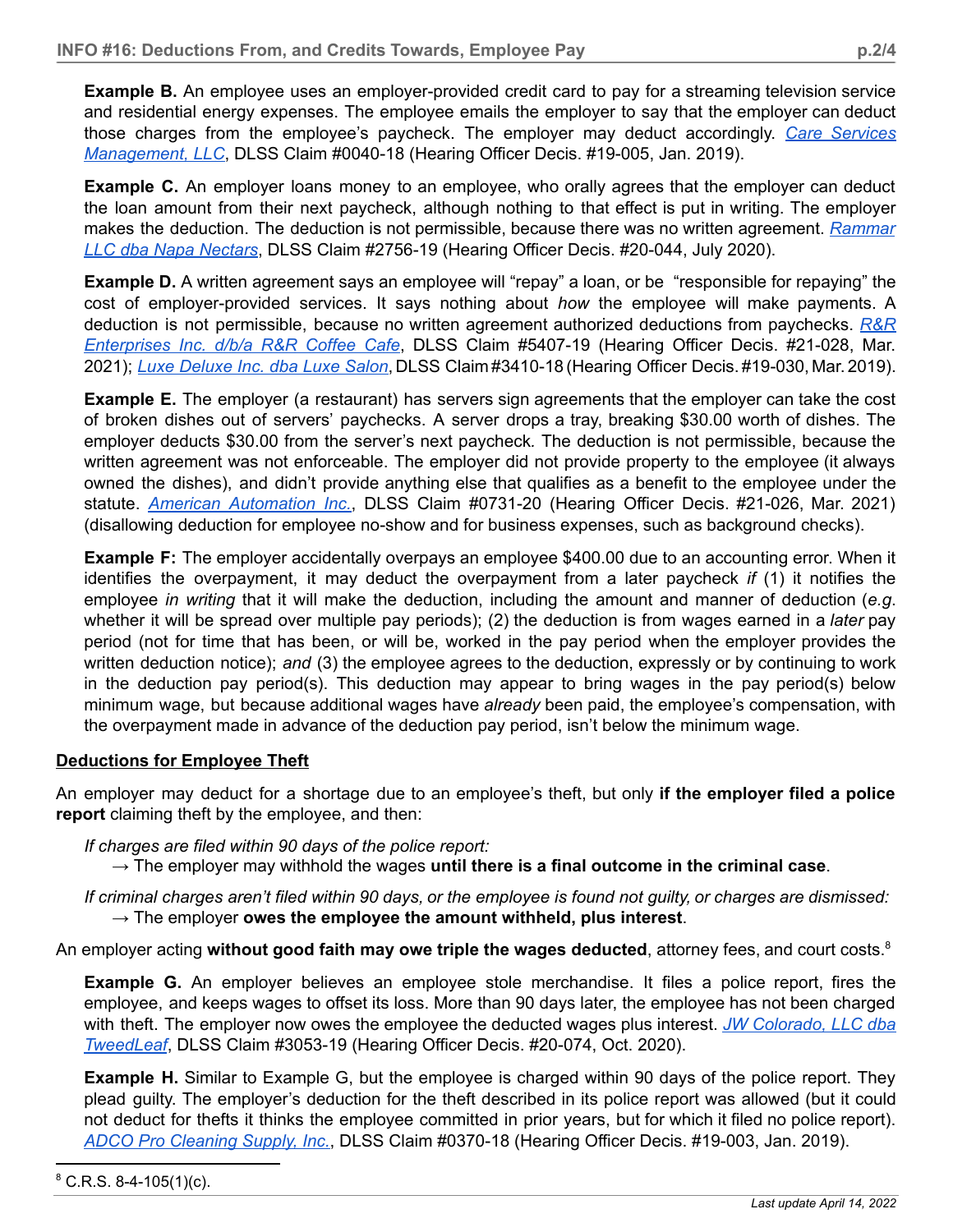# **Deductions Based on an Employee's Revocable Authorization**

If an employee permits a deduction, and if they can revoke (change their mind about) it, then an employer may deduct for things like medical insurance, savings plans, stock purchases, and supplemental retirement plans.<sup>9</sup> Defined enrollment periods when an employee may revoke a previously authorized deduction are permissible.

# **Deductions for an Employee's Failure to Return Money or Property at Separation**

An employer may deduct to recover the amount of money or the value of property that an employee failed to properly pay or return to the employer when their job ends (their "separation from employment") *if:*

- the employer **entrusted the employee** with collecting, disbursing, or handling the money or property;
- the employer and employee **had agreed that the employee would return** the money or property; and
- the employee **failed to return** that money or property as agreed.

An employer has 10 calendar days after an employee's separation to determine that the money or property wasn't returned, and to determine the value of that money or property — an exception to the general requirement to pay terminated employees their final wages immediately.<sup>10</sup>

**Example I.** The employer believes an employee took merchandise off the shelf when nobody was looking. It deducts from the employee's final paycheck for the value of the missing property. This example does not entail a failure to return property with which an employee was entrusted. The real concern here is theft. The employer must meet the conditions of the theft deduction provision (such as by filing a police report). *[Luxe](https://drive.google.com/file/d/12fJDEBkR6haEXBNIwk9KsKiHBFO4BcJa/view) Deluxe Inc dba Luxe Salon*, DLSS Claim [#3410-18](https://drive.google.com/file/d/12fJDEBkR6haEXBNIwk9KsKiHBFO4BcJa/view) (Hearing Officer Decis. #19-030, Mar. 2019).

**Example J.** The employer gives keys to shift managers. An employee quits and fails to return their key. The employer pays a locksmith to retumble the locks, and buys a set of replacement keys, for \$200.00, and deducts that sum from the employee's final paycheck. This deduction was impermissible. It was for the cost of a service and several keys, not the value of the property lost. As the "Impermissible Deductions" section below notes: when employees impose other costs on employers, such as property damage or replacing an entire lock system, employers may have other remedies — just not payroll deductions. *Baked [Brothers,](https://drive.google.com/file/d/17HV_aA_Yo172USZ72JIgSr7FCSq2ytpb/view) LLC dba The [Breakfast](https://drive.google.com/file/d/17HV_aA_Yo172USZ72JIgSr7FCSq2ytpb/view) Shack*, DLSS Claim #1477-20 (Hearing Officer Decis. #21-024, Mar. 2021). 11

**Example K.** The same as Example J, but a written agreement authorizes the deduction. The deduction still is not permissible. C.R.S. 8-4-105(1)(e) permits a deduction only for the value of the non-returned property. An employee's agreement to an impermissible deduction is void. C.R.S. 8-4-121. A written agreement is a necessary but not sufficient condition to deduct under a different provision (C.R.S. 8-4-105(1)(b)), but deducting for an employer's cost of doing business is not permitted under that provision. *R&R [Enterprises](https://drive.google.com/file/d/1OdjvR5VlYckjZ4E6JhI99Rob9ahM0wHW/view) Inc. d/b/a R&R Coffee Cafe*, DLSS Claim [#5407-19](https://drive.google.com/file/d/1OdjvR5VlYckjZ4E6JhI99Rob9ahM0wHW/view) (Hearing Officer Decis. #21-028, Mar. 2021).

# **Requiring Employees to Incur Business Expenses**

Because "there is no legal difference between deducting a cost directly from the worker's wages and shifting a cost, which they could not deduct, for the employee to bear," employers can't avoid deduction or minimum/overtime wage requirements by making employees pay business expenses, if:

- 1. The expense is **primarily for the employer's benefit or convenience**;
- 2. The employer **does not reimburse** the employee; and
- 3. The lack of reimbursement would drive wages **below the applicable minimum wage or overtime wage**.

 $9^{\circ}$  C.R.S. 8-4-105(1)(d).

 $11$  In a hearing on the bill adding Section 8-4-105(1)(e), a witness explained: "If the employee chooses not to return that company's equipment, then the employer will have the authority or the right to deduct *fair market value for the price of those materials* from the final paycheck." Hearing on H.B. 1206, S. Bus. Comm., 64th Gen. Assemb., 1st Sess. (Apr. 23, 2003) (Heidi Heltzel, Colo. Ass'n of Commerce & Industry) (emphasis added). "Fair market value" is the sale or purchase price. *See Black's Law Dictionary* ("The price that a seller is willing to accept and a buyer is willing to pay on the open market and in an arm's-length transaction"); *The Law Dictionary* (sale price "in the market under ordinary conditions"; price at which a "willing seller, who does not have to sell, would sell, and ... willing buyer, who does not have to buy, would buy").  $10$  C.R.S. 8-4-105(1)(e); 7 Code Colo. Regs. 1103-7: Rule 2.13 (rule that applies whether or not separation was voluntary).